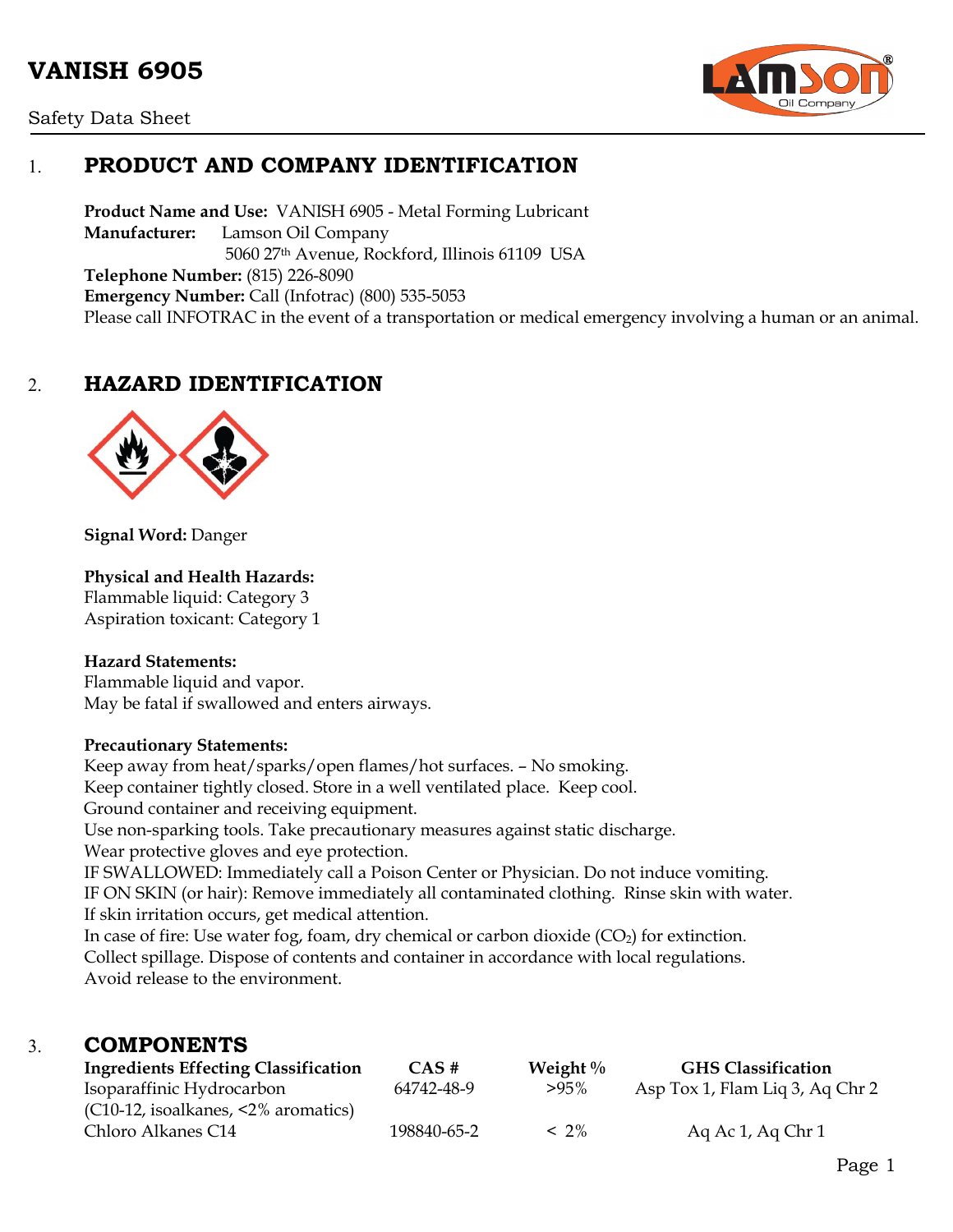Safety Data Sheet

## 4. **FIRST AID MEASURES**

**IF IN EYES:** Rinse cautiously with water for several minutes. Remove contact lenses if present and easy to do – continue rinsing. If eye irritation persists, get medical attention.

**IF ON SKIN** (or hair): Remove immediately all contaminated clothing. Rinse skin with water. If skin irritation occurs, get medical attention.

**IF SWALLOWED**: Immediately call a Poison Center or Physician. Do not induce vomiting.

**IF INHALED:** Remove to fresh air; apply artificial respiration if necessary. Get medical attention. Ingested material may be aspirated into the lungs and cause chemical pneumonia.

# 5. **FIRE-FIGHTING MEASURES**

## **General Hazard**

Flammable materials can form combustible mixtures at temperatures at or above the flash point. Empty containers can contain residues that can cause fires or explosions when exposed to heat, flames, or sparks.

## **Fire-Fighting**

Keep fire exposed containers cool with water spray. Separate unburning product from fire. Use carbon dioxide, foam, or dry chemical extinguishing media to put out fires.

**Unusual Decomposition Products Under Fire Conditions**

None

# 6. **ACCIDENTAL RELEASE MEASURES**

## **Personal Precautions**

Remove greatly contaminated clothing, including shoes and wash thoroughly after contact. Launder contaminated clothing before reuse.

## **Environmental Precautions**

Stop leak if without risk. Dike large spills to prevent ingress into sewers and waterways. Eliminate all sources of ignition. Ensure adequate ventilation. Clean spills with absorbent and store in marked containers for disposal. Dispose in accordance with all applicable regulations.

# 7. **HANDLING AND STORAGE**

## **Safe Handling and Storage**

Do not handle, store, or dispense near open flames or ignition sources.

Keep containers inside and out of direct sunlight. Avoid extreme temperatures.

Do not reuse containers.

This product is a static accumulator and so steps should be taken to prevent static accumulation and electric spark formation.

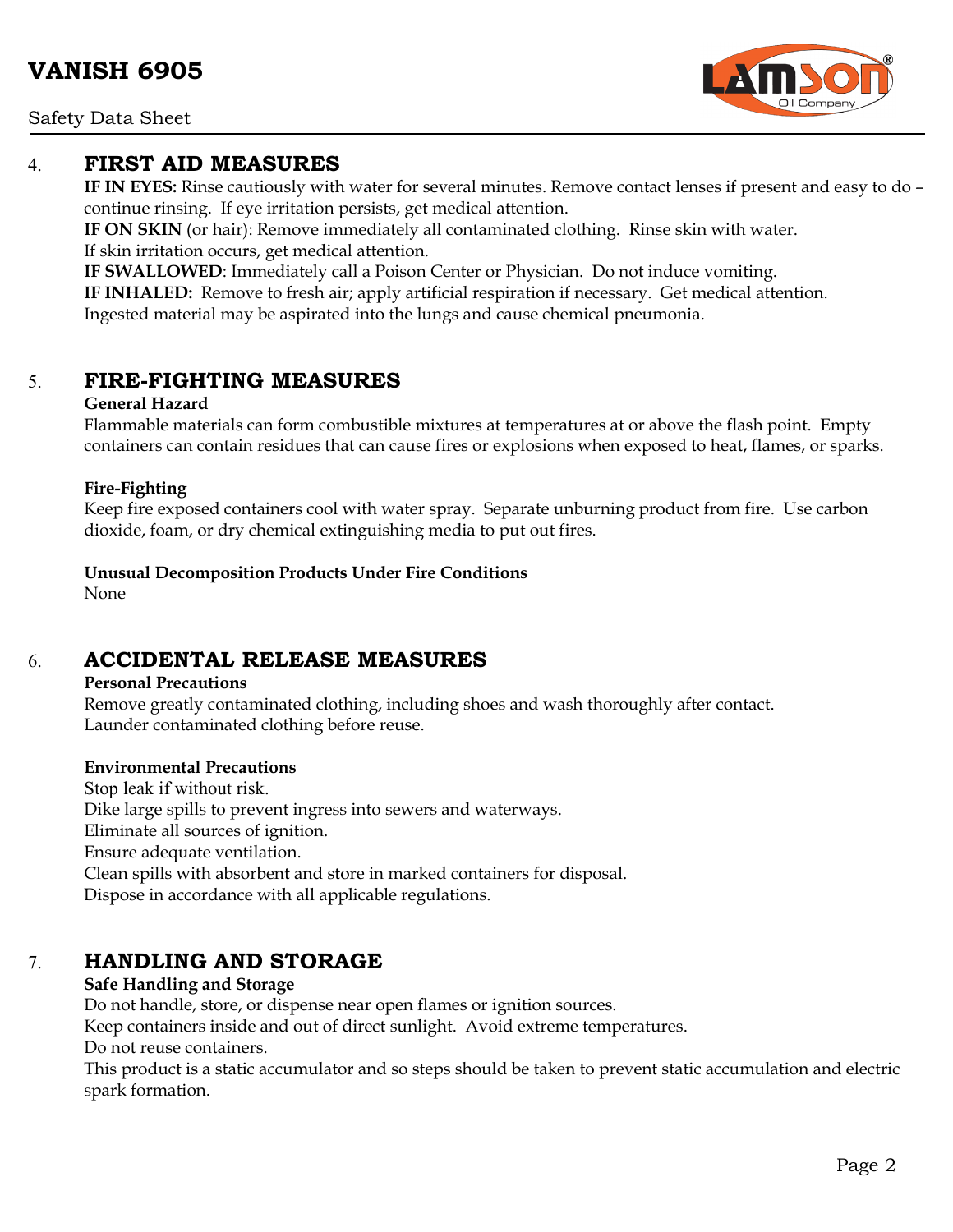# **VANISH 6905**



**Incompatible Products** Avoid strong oxidizing and reducing agents.

# 8. **EXPOSURE CONTROL AND PERSONAL PROTECTION**

#### **Ventilation**

Local exhaust is usually sufficient. General exhaust is preferred.

## **Personal Protection**

Use approved respirator when airborne exposure limits are exceeded. Use solvent resistant gloves to avoid prolonged contact. Wear goggles or safety glasses with splashguards.

### **Work Place Exposure Guide Lines**

Hydrocarbons, C10-C12, isoalkanes has been assigned by the manufacturer a TWA of 1200 mg/m<sup>3</sup> (196 ppm).

## 9. **PHYSICAL AND CHEMICAL PROPERTIES**

| $>$ 330 °F                                |  |
|-------------------------------------------|--|
| 0.76                                      |  |
| 0.75                                      |  |
| Not Applicable                            |  |
| > 5                                       |  |
| 0.1                                       |  |
| Insoluble                                 |  |
| <b>NIL</b>                                |  |
| Clear, colorless liquid; very slight odor |  |
| $113$ <sup>o</sup> F                      |  |
| LEL: $0.7$ UEL: $6$                       |  |
| 653 °F                                    |  |
|                                           |  |

# 10. **STABILITY AND REACTIVITY**

**Stability:** [ ] Unstable [ X ] Stable **Conditions to avoid:** None **Incompatibility (Materials to avoid):** Strong oxidizing and reducing agents. **Hazardous Decomposition Products:** Combustion may produce HCl and oxides of carbon. **Hazardous Polymerization:** [ ] May Occur [ X ] Will Not Occur **Conditions to Avoid:** Not Applicable

# 11. **TOXICOLOGICAL INFORMATION**

This product has minimal toxicity when inhaled, ingested, or when skin or eye contact is made. This product is considered an aspiration hazard based on its physical/chemical properties. This product is not expected to cause cancer or to be a skin sensitizer. No data is available to indicate that any ingredient is mutagenic or genotoxic.